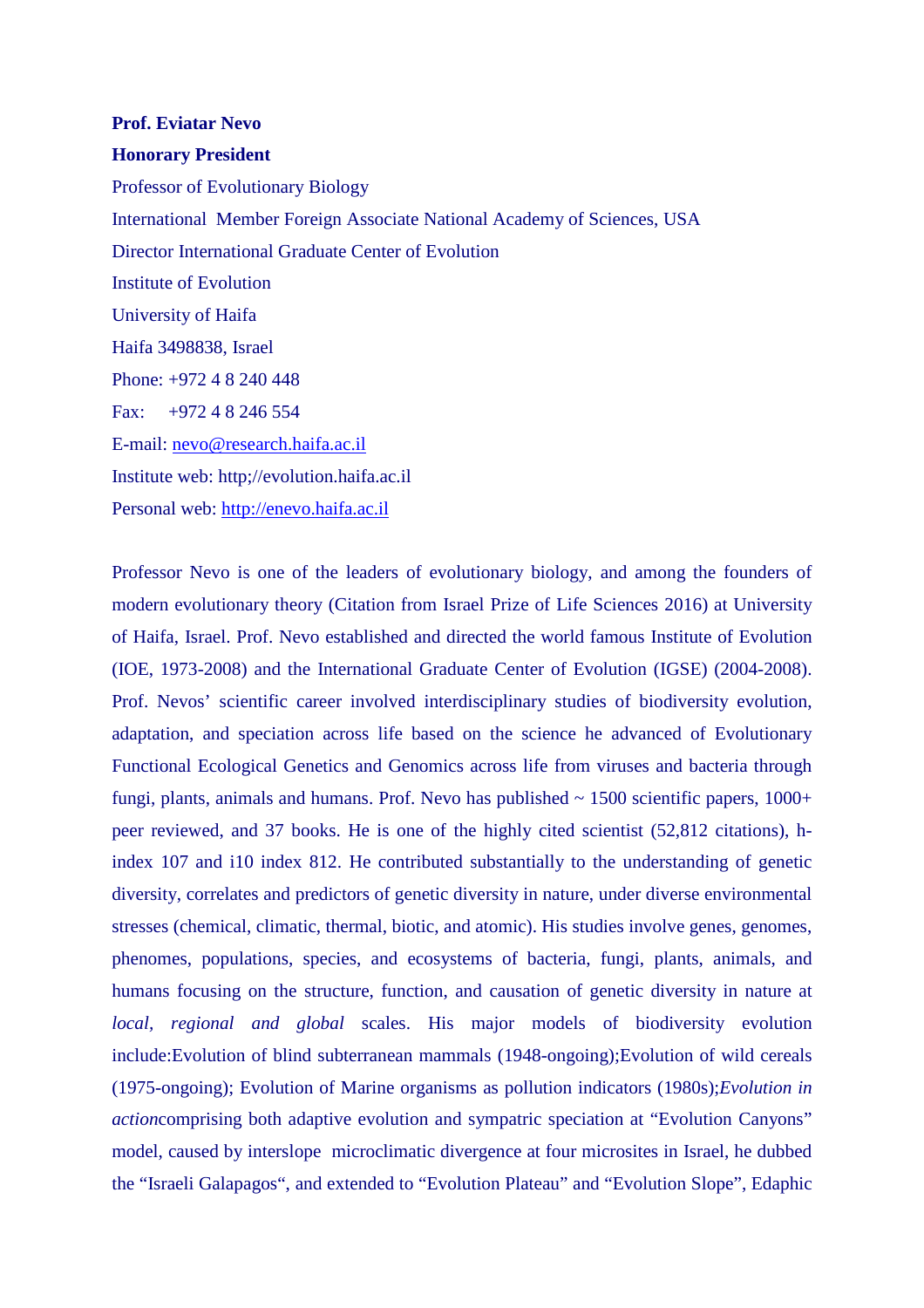microsites in the Upper Galilee (1990- ongoing);Evolution of Dead Sea Fungi (He discovered with Prof Wasser) (1997-ongoing), Evolution of Chimpanzees recently in the Mali Savanna mirroring early human Evolution (2010-ongoing)were developed with Itai Roffman and colleagues. He has conducted *local* (in four natural laboratories of "Evolution Canyons" in Israel), *regional* (in Israel and the Near East Fertile Crescent as natural genetic laboratories), and *global* (across all continents as genetic labs) genetic studies, interdisciplinarily linking genetics and ecology in terms of ecological -genetics and ecological -genomics, bridging genotypes and phenotypes, integrating molecular and organismal biology, organismenvironment relationships, and elucidating the patterns and causation of genetic diversity in nature (see full and sub-lists of publications). These studies link environmental stress with the level of genetic polymorphism in proteins and DNA across life (bacteria, fungi, plants, and animals) and the entire planet (all continents). Nevo established the Environmental Theory of Genetic Diversity proposing that, generally, genetic polymorphism AT ALL SCALES, LOCAL, REGIONAL AND GLOBAL, AND ACROSS LIFE, is largely positively correlated with and predictable by environmental stress, *abiotic* and *biotic*. The "Evolution Canyon" (EC) model initiated by Nevo and dubbed by him the "Israeli Galapagos", became a classical model of biodiversity evolution at a microscale caused by sharp microclimatic interslope divergence confronting biotic representation (biomes) of two continents, Africa and Europa. The 250 papers and four books published on the EC model involve diverse fundamental problems of evolutionary biology. These include biodiversity evolution , genetic polymorphism, transposon and retrotransposon dynamics and their effects on genome size, DNA repair; mutation, recombination, gene conversion rates, adaptation, speciation,and methylation, associated with stress, lateral transfer, splice variation, wide genome gene expression; and the twin evolutionary processes of adaptation and incipient sympatric speciation across life from bacteria through fungi, plants, and animals from invertebrates to mammals.

In application, Nevo advanced a novel genetic methodology to safeguard the quality of marine environments (documented in 25 scientific papers). Likewise, he substantiated the idea that wild progenitors of cereal and other cultivars harbor rich genetic resources that should be conserved *in situ* and *ex situ* (documented in 420+ papers and a book). They represent the best hope for future genetic crop improvement, advancing the second genetic green revolution, thereby guaranteeing the increase and stabilization of world food production, which is of cardinal importance, particularly in a world population that is still exploding. In practice, he mapped, with colleagues, several candidate genes and QTLs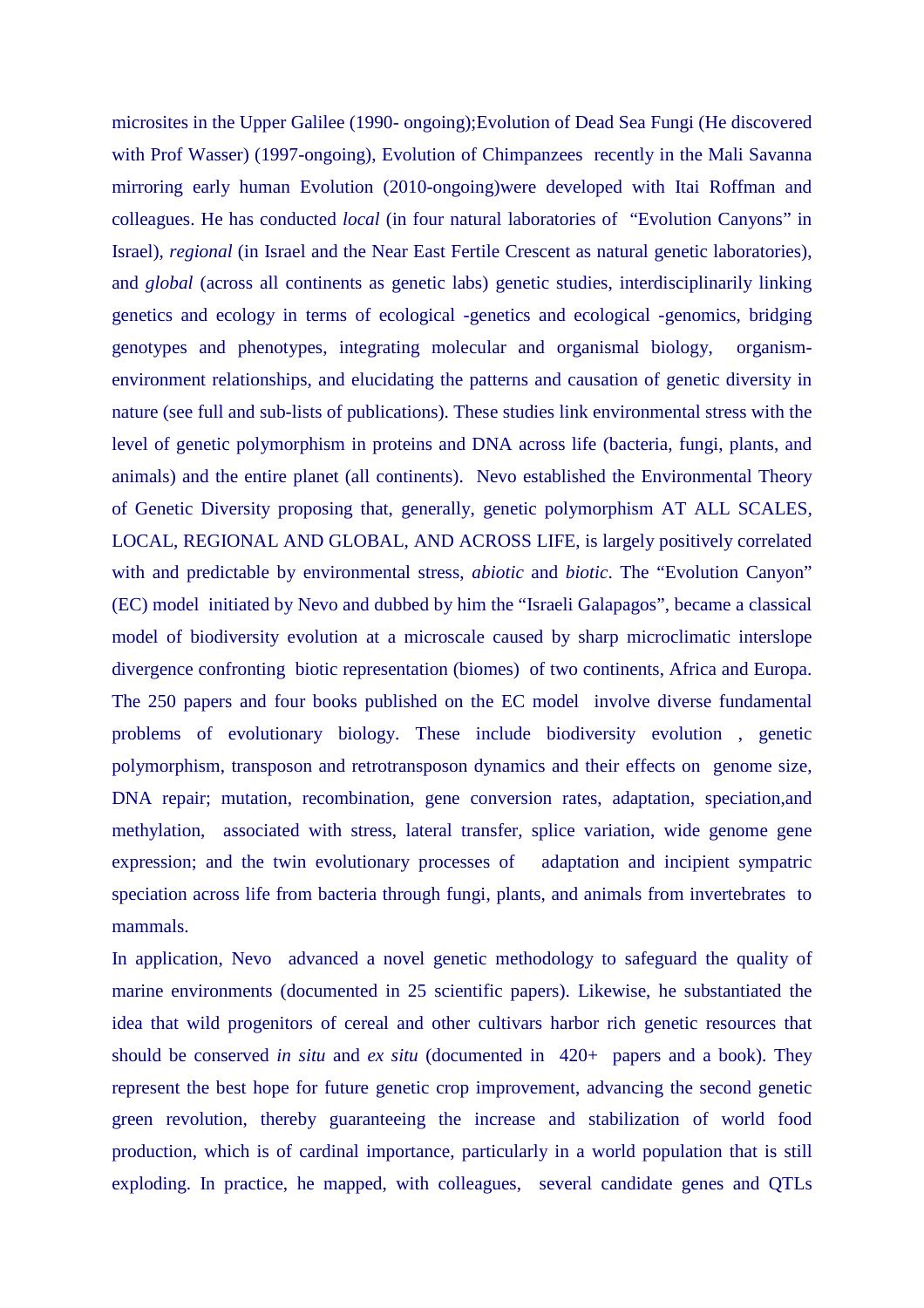related to adaptation and domestication. Nevo and colleagues discovered 77 species of filamentous fungi in the Dead Sea (DS), cloned several genes, sequenced the first eukaryote filamentous fungus from the DS,*Eurotium rubrum*, transformed the HOG gene to yeast and *Arabidopsis,* and currently to wheat and barley*,* and showed that, in principle, genetic resources of the Dead Sea fungi, could revolutionize saline agriculture (documented in dozens of papers and one book). Nevo substantiated the study of subterranean mammals across the globe, as a uniquely important global evolutionary experiment in mammals that started some 50 million years ago in the upper Eocene. He wrote with his colleagues some 380+ scientific papers and two books on subterranean mammals across the globe in all continents. In blind subterranean mole rats, genus *Spalax,* Nevo and colleagues identified five species in Israel, four species originated peripatrically (allopatrically) and correlated with climate, and one species by sympatric speciation on the basalt in the upper Galilee. Likewise, they identified hundreds of hypoxia-tolerant genes, linked to cancer resistance, stroke, and cardiovascular resistant diseases, that could revolutionize medicine, space flight, and ocean diving. They transformed *Spalax* VEGF to ischemic mice and saved the leg of an experimental mouse after severing its main blood vessel by generating extensive capillarization and vascularization.

 Professor Nevo founded (1973) and directed the Institute of Evolution, at the University of Haifa till October 2008. The Institute of Evolution is a world center of excellence, conducting active integrative research in biodiversity, molecular, genomic, and organismal evolutions, linking field, laboratory, and theoretical research programs across life focusing on stress and genetic/genomic evolution. The Institute of Evolution consists now of 25 research laboratories integrating observations, experiments, and developed the theory of STRESS AND FUNCTIONAL ECOLOGICAL GENOMICS in the contexts of GENOMICS, PROTEOMICS, AND PHENOMICS. In 2004 Nevo established the International Graduate Center of Evolution (IGCE) with 77 PhD students from 13 countries, thus cultivating the future world leaders of biodiversity evolution and genetic diversity in nature. Nevo and colleagues have studied the effects of atomic radiation at the Chernobyl disaster and found numerous molecular mutations associated with cancer in the offspring of liquidators who cleaned the site and in those who were born after the event, indicating that the mutations have passed through the germ line from parents to offspring. For more details see http://evolution.haifa.ac.il.